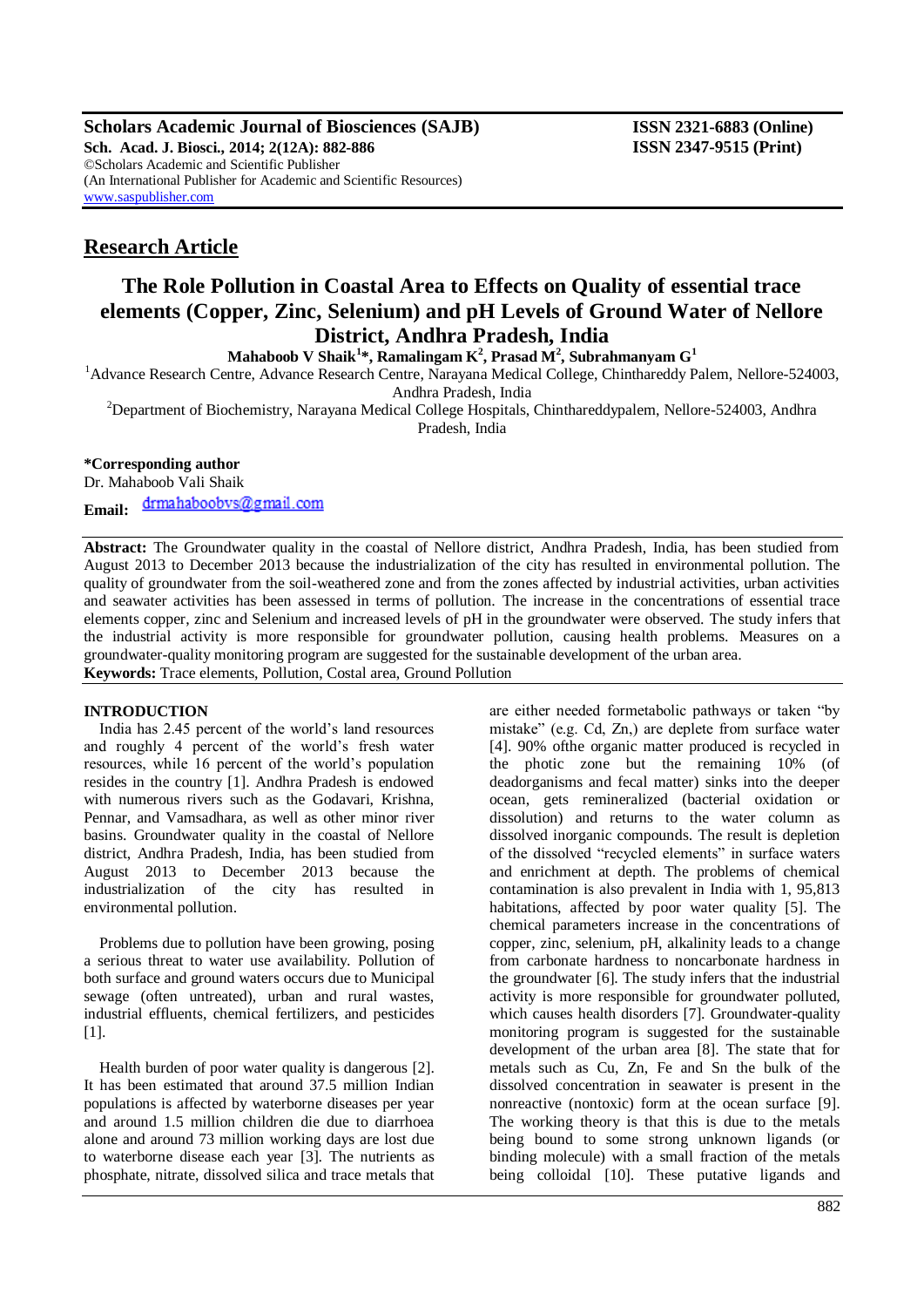chelators, some of which may be proved to be from biogenic sources are presumed to detoxify the metals and possibly assist with metal transport and sequestration [11]. The practice has nearly been stopped in recent years as it is realized that many trace elements are naturally present in low quantities in the major Chemical compounds like sodium chloride. Sodium sulfate and magnesium chloride that are used to make synthetic sea salts [12]. Heavy metals pollution causes serious problems, leach into ground water or soil, which is a threat to human health. Ground water pollution occurs due to several activities like chemical manufacturing, painting and coating and mining etc. [13, 14].

#### **MATERIALS AND METHODS Study area**

The climate of Nellore region is humid and tropical. The mean monthly temperature ranges between 22 and 40 degree Celsius. It receives an annual rainfall of 1379 mm. The position of groundwater table varies from 1.8 to 26 meters. The Nellore region is basically an agriculture area and the land used for crop production is around 41.3 %. The study area is covered of the present investigation is located along the coast of the Nellore district, Andhra Pradesh, India.



**Fig. 1: Figure shows Study Area: Sample collection at Nellore region, Andhra Pradesh, India (Geography)**

Thirty representative groundwater samples, in total, were collected from the aquifers of Nellore region covering urban, rural and industrial areas. Collection, preservation and analyses of water samples were done. The study area consists of coastal region covered more than 30 villages and it is extended from Iskapalli village of Allur Mandal, Nellore district to Krishnapatnam village of Muthukuru Mandal of Nellore District. The length of the study area along the Buckingham Canal is about 52 km, which is running from Vijayawada to Madras along the east coast of Andhrapradesh (Figure 3). This canal carries only saline water and many of the major and minor aqua farms are located along this canal. Most of these aqua farms are using this Buckingham canal as a source of water to their grow out farms and discharge of their pond exchange water in to the canal. The study area ground water quality was monitored within and around the aqua farms, consists of both open and bore wells. The depth of the ground water in the study area ranges from 1.8 to 26 m. approximately, 41.3% of the area is covered by agriculture and the rest is covered by aquaculture, residential and barren lands. 10 wells were chosen for ground water quality monitoring. Coastal (Sea) water collected at different zones of the outer area of the Bay of Bengal along Nellore district.

### **Study setting**

It was carried out in Advanced Research Centre, Narayana Medical College, Nellore-520057, Andhra Pradesh, India.

#### **Sample collection**

The water samples were collected at selected points; great care was taken during collection of the sample. The samples were brought to the laboratory and analyzed. The clean plastic bottles of one liter capacity were rinsed three times with the element free water before filling it, after the samples was collected, the stopper was placed tightly (Fig. 2).

#### **Procedure**

The water samples were analyzed for various parameters such as temperature, pH, alkalinity and salinity according to standard methods for examination of water. Cooper, zinc, selenium were estimated by using AA-7000Fatomic absorption spectrophotometer (SHIMADZU, Japan).

**WHO Guideline for drinking water quality-ground-**  $(2011)$ : Cu =2 mg/L; Zn=0.05 mg/L and Selenium=  $0.001 - 0.002$  mg/L.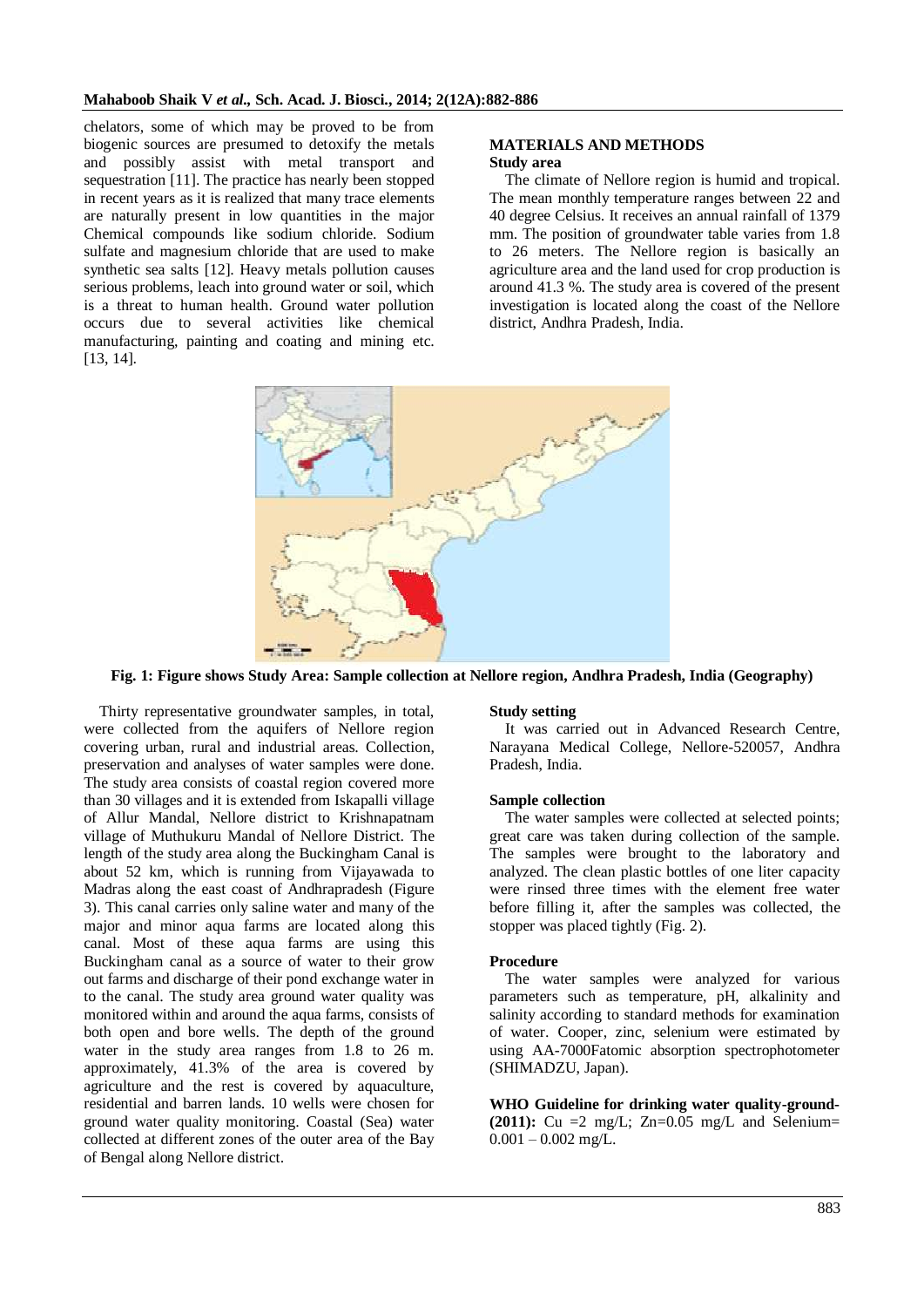#### **Statistical analysis**

Values are expressed in Mean and analysis done using SPSS version 16.0. Chi square analysis was carried out to analyze each element with their comparison. A p value less than 0.05 will be considered as significant.

#### **RESULTS**

The present study Groundwater is the prime source of drinking water and quality is getting degraded due to increasing environment pollution. Ground water is one of the major important drinking water sources in throughout the world. Especially in most of the village areas the public are using ground water for drinking purpose. Heavy metals like Hg,Pb and others are considerable contaminants in drinking water. Excess levels of heavy metals may cause several acute and chronic health disorders to the human beings and other animals also. Determination of these metals with high accuracy and precision at trace levels is one of the major challenges in analytical chemistry. The pollutants that enter the inshore water and estuaries create serious problems causing extensive damage to the life and activities of the living aquatic organisms [15]. The geological formations present in the study area are of marine origin and hence there is every possibility for the presence of trace metal in groundwater. The excessive pumping of groundwater leading to sea water intrusion and spurt in industrial activity further enhance the scope for higher concentrations of trace metals. The

chief mechanism controlling chemistry of ground water of Nellore region is rock water interaction. The Trace elements accumulation in aquatic consumers is of interest to ecologist and environmentalists so as to understand the fate and effects of contaminants in the food web dynamics as well as in the biogeochemical cycle of trace elements [16] (Table 1). Therefore we suspect that there may be metals contamination in the selected samples of ground water and surface water. The concentrations of elements like Cooper, Zinc and Selenium are found to be high in coastal than ground water samples.

The observed copper levels in costal surface water ranged from 1.8 to 2.4 (2.0  $\pm$  0.2), where as in ground water 1.1 to 1.5 (1.3  $\pm$  0.1) in comparison to normal range (Cu  $=2 \text{ mg/L}$ ) with significant of *p*-value <0.0001.

The observed selenium levels in costal surface water ranged from 0.26 to 0.30 (0.28  $\pm$ 0. 02), where as in ground water 0.12 to 0.16 (0.14  $\pm$  0.01) in comparison to normal range  $(0.001 - 0.002 \text{ mg/L})$  with significant of *p*-value <0.0001.

The observed zinc levels in costal surface water ranged from 2.7 to 3.1 (2.9  $\pm$  0.2), where as in ground water 1.6 to 2.0 (1.8  $\pm$  0.1) in comparison to normal range  $(0.05)$  with significant of *p*-value <0.0001.

|                      | <b>Ground water</b><br>Mean $\pm$ SD | <b>Costal surface water</b><br>Mean $\pm$ SD | <i>p</i> -value |
|----------------------|--------------------------------------|----------------------------------------------|-----------------|
| Copper $(mg/L)$      | $1.3 \pm 0.1$                        | $2.0 \pm 0.2$                                | < 0.0001        |
| Selenium $(mg/L)$    | $0.14 \pm 0.01$                      | $0.28 \pm 0.02$                              | < 0.0001        |
| $\text{Zinc}$ (mg/L) | $0.18 \pm 0.01$                      | $0.29 \pm 0.02$                              | < 0.0001        |
| pΗ                   | $6.9 \pm 0.4$                        | $7.5 \pm 0.4$                                | < 0.0001        |

**Table 1: Trace element parameter in costal water and ground water**

#### **pH of water**

The observed pH value ranging from 6.4 to 8.5 has shown that the water samples have mild acidic to alkaline nature [1]7. The increased pH value than the permissible level may cause corrosion of plumbing

systems or fixtures. The observed pH levels in costal surface water ranged from 7.1 to 7.9 (7.5  $\pm$  0.4), where as in ground water 6.5 to 7.3 (6.9  $\pm$  0.4) in comparison to normal range pH and (6.4 to 8.5) with significant of *p*-value <0.0001 (Fig. 1).



**Fig. 1: pH role levels in costal water and ground water**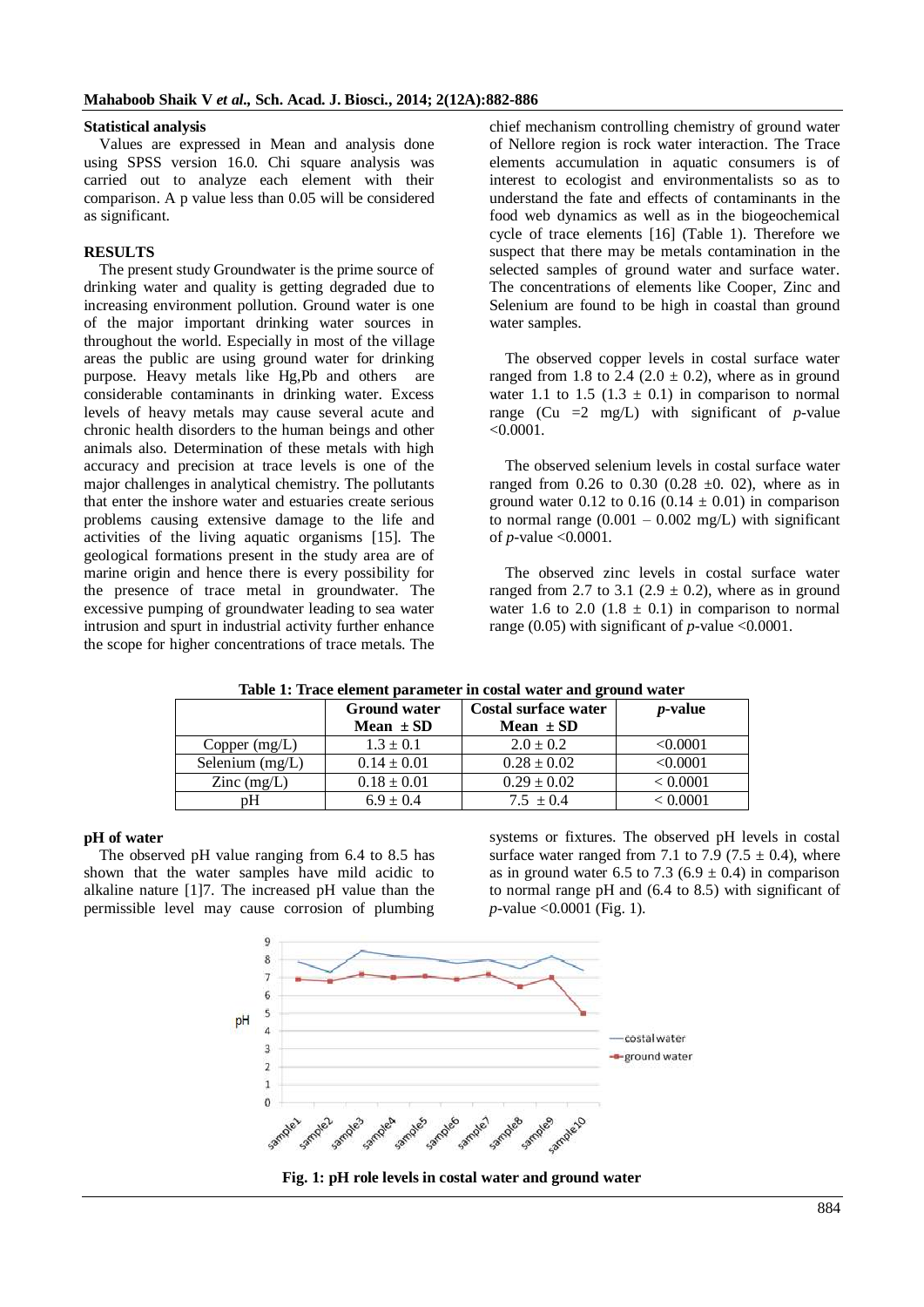

**Fig. 2: Collection of water samples from Buckingham Canal and coastal region**

## **CONCLUSION**

This study emphasizes the need for regular ground water quality monitoring to assess harmful elements activity from time to time for taking appropriate management measures in time to mitigate the intensity of chemical parameters activity. All living organisms on the earth need water for their survival and growth. Increased human population, industrialization, use of fertilizers and man-made activity has resulted in contamination of water with different harmful contaminants. Thus, quality of drinking water should be checked at regular time interval, as use of contaminated drinking water is responsible water borne diseases. Most of the groundwater is not due to the influence of sea water but it is caused by the hydro-geochemical process. Minimal influence of sea water on the groundwater quality is observed along the rock fractures. The role copper, zinc found  $\lt$  0.001 were more significant in costal water compare to ground water, where as selenium  $\langle 0.001$  were significant in costal water higher concentration compare to ground water. The combined effect of sea water and urban waste waters is due to the inferior quality of groundwater in a few wells, where they are at minute low close to the coast.

## **REFERENCES**

- 1. Raju KV, Sarma CVSK; Water rights in India and water sector reforms in Andhra Pradesh. Institute for Social and Economic change. Working paper 149, 2002. Available from www.isec.ac.in/WP%20-%20149.pdf
- 2. Unger A, Riley LW; Slum health: from understanding to action. PLoS Medicine, 2007; 4(10): e295.
- 3. Pathak H; An environ-economical mathematical modeling of water pollution impact assessment in reference to Indian scenario. nnals of the University of Oradea, Geography Series / Analele U, 2013: 23.1.
- 4. Cross FA, Duke TW, Willis JN; Biogeochemistry of trace elements in a coastal plain estuary: distribution of manganese, iron, and zinc in sediments, water, and polychaetous

worms. Chesapeake Science, 1970; 11(4): 221- 234.

5. Amita Kaushik. Pashan, Pune. Literature Review on Right to Water for Basic Needs (Drinking and Domestic Water, Sanitation). Forum for Policy Dialogue on Water Conflicts in India,

Society for Promoting Participative Ecosystem Management (SOPPECOM). Available from http://www.google.co.in/url?q=http://www.wat erconflictforum.org/lib\_docs/LiteratureReview onWaterforBasicneeds.pdf&sa=U&ei=DROM VL3gDZSCuwTsi4GgBg&ved=0CBMQFjAA &sig2=HIw1MeM5q5nMKprmOSU4UA&usg =AFQjCNHY9X1yCtlnIwkyaMH9uQv1xBgk 4Q

- 6. Voutsa D, Samara C, Kouimtzis T; Groundwater quality in the major industrial area of Thessaloniki, Greece part 2: Heavy metal distribution‐source identification. Toxicological & Environmental Chemistry, 1994; 45(1-2): 105-119.
- 7. Rao NS; Groundwater quality monitoring in an urban area for sustainable development. Environmental Geosciences, 2008; 15(2): 63- 73.
- 8. Williams DD, Williams NE, Cao Y; Road salt contamination of groundwater in a major metropolitan area and development of a biological index to monitor its impact. Water Research, 2000; 34(1): 127-138.
- 9. Groves S; Spatial and temporal variation in the hydrochemistry of marine prawn aquaculture ponds built in acid sulfate soils, Queensland, Australia. Diss. The University of New South Wales, 2008.
- 10. Hart BT; Trace metal complexing capacity of natural waters: a review. Environmental Technology, 1981; 2(3): 95-110.
- 11. Hovanec TA, Coshland JL; A chemical analysis of select trace elements in synthetic sea salts and natural seawater. Advanced Aquarist, 2004. Available from